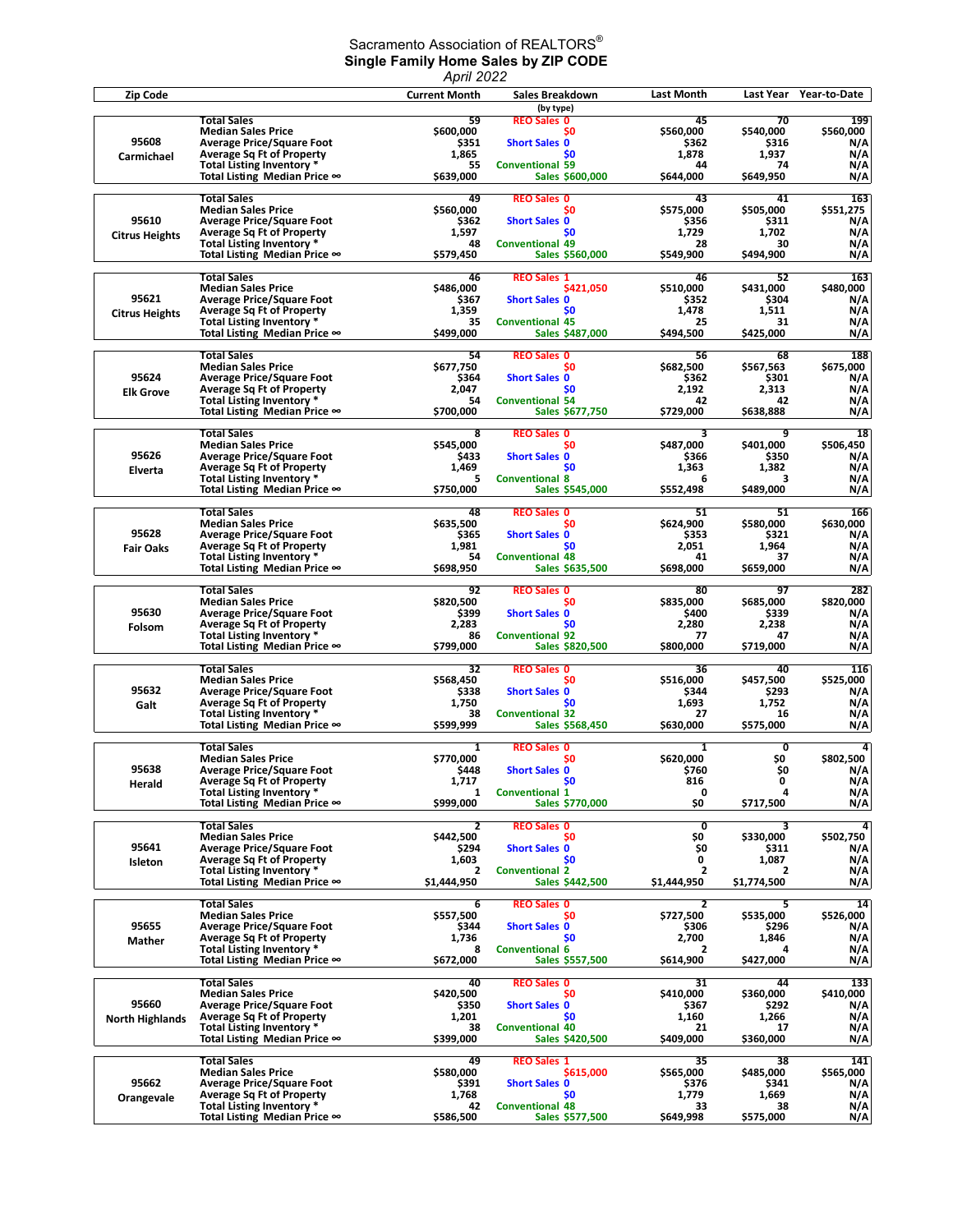## Sacramento Association of REALTORS $^\circ$ **Single Family Home Sales by ZIP CODE** *April 2022*

| <b>Zip Code</b>       |                                                                      | <b>Current Month</b> | Sales Breakdown                            | Last Month         | Last Year          | Year-to-Date     |
|-----------------------|----------------------------------------------------------------------|----------------------|--------------------------------------------|--------------------|--------------------|------------------|
|                       | <b>Total Sales</b>                                                   | 47                   | (by type)<br><b>REO Sales 0</b>            | 53                 | 61                 | 184              |
| 95670                 | <b>Median Sales Price</b><br><b>Average Price/Square Foot</b>        | \$505,000<br>\$354   | SO.<br><b>Short Sales 0</b>                | \$522,713<br>\$351 | \$490,000<br>\$300 | \$505,000        |
| Rancho Cordova        | <b>Average Sq Ft of Property</b>                                     | 1,555                | \$0                                        | 1,625              | 1,846              | N/A<br>N/A       |
|                       | Total Listing Inventory *                                            | 34                   | <b>Conventional 47</b>                     | 23                 | 26                 | N/A              |
|                       | Total Listing Median Price ∞                                         | \$540,000            | Sales \$505,000                            | \$475,900          | \$429,950          | N/A              |
|                       | <b>Total Sales</b>                                                   | 21                   | <b>REO Sales 0</b>                         | 19                 | 17                 | 74               |
| 95673                 | <b>Median Sales Price</b><br><b>Average Price/Square Foot</b>        | \$432,000<br>\$349   | \$0<br><b>Short Sales 0</b>                | \$470,000<br>\$381 | \$405,000<br>\$296 | \$431,000<br>N/A |
| <b>Rio Linda</b>      | <b>Average Sq Ft of Property</b>                                     | 1,329                | S <sub>0</sub>                             | 1,310              | 1,628              | N/A              |
|                       | <b>Total Listing Inventory *</b><br>Total Listing Median Price ∞     | 14<br>\$514,900      | <b>Conventional 21</b><br>Sales \$432,000  | 8<br>\$437,500     | 7<br>\$459,900     | N/A<br>N/A       |
|                       |                                                                      |                      |                                            |                    |                    |                  |
|                       | <b>Total Sales</b><br><b>Median Sales Price</b>                      | 13<br>S705.000       | <b>REO Sales 0</b><br>S <sub>0</sub>       | 10<br>\$720,000    | 11<br>\$825,000    | 36<br>\$705,000  |
| 95683                 | <b>Average Price/Square Foot</b>                                     | \$344                | <b>Short Sales 0</b>                       | \$330              | \$290              | N/A              |
| <b>Rancho Murieta</b> | <b>Average Sq Ft of Property</b><br>Total Listing Inventory *        | 2,190<br>18          | \$0<br><b>Conventional 13</b>              | 2,344<br>15        | 3,014<br>13        | N/A<br>N/A       |
|                       | Total Listing Median Price ∞                                         | \$774,000            | Sales \$705,000                            | \$742,000          | \$812,450          | N/A              |
|                       | <b>Total Sales</b>                                                   | 0                    | <b>REO Sales 0</b>                         | $\mathbf{1}$       | 4                  | $\overline{2}$   |
|                       | <b>Median Sales Price</b>                                            | \$O                  | \$0                                        | \$305,000          | \$545,000          | \$490,000        |
| 95690                 | <b>Average Price/Square Foot</b><br><b>Average Sq Ft of Property</b> | \$0<br>0             | <b>Short Sales 0</b><br>S <sub>0</sub>     | \$203<br>1,500     | \$469<br>1,148     | N/A<br>N/A       |
| <b>Walnut Grove</b>   | Total Listing Inventory *                                            | 3                    | <b>Conventional 0</b>                      | 3                  | 2                  | N/A              |
|                       | Total Listing Median Price ∞                                         | \$865,000            | Sales SO                                   | \$865,000          | \$1,182,500        | N/A              |
|                       | <b>Total Sales</b>                                                   | 9                    | <b>REO Sales 0</b>                         | 4                  | 8                  | 27               |
| 95693                 | <b>Median Sales Price</b><br><b>Average Price/Square Foot</b>        | \$1,275,000<br>\$437 | SO.<br><b>Short Sales 0</b>                | \$912,500<br>\$424 | \$918,000<br>\$356 | \$930,000<br>N/A |
| Wilton                | <b>Average Sq Ft of Property</b>                                     | 3,176                | \$0                                        | 2,435              | 2,762              | N/A              |
|                       | Total Listing Inventory *<br>Total Listing Median Price ∞            | 12<br>\$1,139,750    | <b>Conventional 9</b><br>Sales \$1,275,000 | 7<br>\$1,100,000   | 10<br>\$1,037,500  | N/A<br>N/A       |
|                       |                                                                      |                      |                                            |                    |                    |                  |
|                       | <b>Total Sales</b><br><b>Median Sales Price</b>                      | 29<br>\$675,000      | <b>REO Sales 0</b><br>\$0                  | 31<br>\$690,000    | 23<br>\$580,000    | 113<br>\$661,000 |
| 95742                 | <b>Average Price/Square Foot</b>                                     | \$304                | <b>Short Sales 0</b>                       | \$294              | \$248              | N/A              |
| Rancho Cordova        | <b>Average Sq Ft of Property</b>                                     | 2,341<br>23          | \$0<br><b>Conventional 29</b>              | 2,428<br>17        | 2,467<br>6         | N/A              |
|                       | Total Listing Inventory *<br>Total Listing Median Price ∞            | \$650,000            | Sales \$675,000                            | \$674,888          | \$582,500          | N/A<br>N/A       |
|                       | <b>Total Sales</b>                                                   | 48                   | <b>REO Sales 0</b>                         | 48                 | 50                 | 157              |
|                       | <b>Median Sales Price</b>                                            | \$750,000            | \$0                                        | \$755,000          | \$592,500          | \$731,000        |
| 95757                 | <b>Average Price/Square Foot</b><br><b>Average Sq Ft of Property</b> | \$353<br>2,298       | <b>Short Sales 0</b><br>S <sub>0</sub>     | \$348<br>2,282     | \$277<br>2,311     | N/A<br>N/A       |
| <b>Elk Grove</b>      | Total Listing Inventory *                                            | 38                   | <b>Conventional 48</b>                     | 27                 | 22                 | N/A              |
|                       | Total Listing Median Price ∞                                         | \$719,000            | Sales \$750,000                            | \$792,000          | \$664,394          | N/A              |
|                       | <b>Total Sales</b>                                                   | 44                   | <b>REO Sales 0</b>                         | 46                 | 42                 | 177              |
| 95758                 | <b>Median Sales Price</b><br><b>Average Price/Square Foot</b>        | \$640,000<br>\$357   | S <sub>0</sub><br><b>Short Sales 0</b>     | \$625,000<br>\$357 | \$533,904<br>\$291 | \$623,000<br>N/A |
| <b>Elk Grove</b>      | <b>Average Sq Ft of Property</b>                                     | 1,926                | \$0                                        | 1,818              | 1,954              | N/A              |
|                       | Total Listing Inventory *<br>Total Listing Median Price ∞            | 54<br>\$623,000      | <b>Conventional 44</b><br>Sales \$640,000  | 38<br>\$642,000    | 27<br>\$499,000    | N/A<br>N/A       |
|                       |                                                                      |                      |                                            |                    |                    |                  |
| 95811                 | <b>Total Sales</b><br><b>Median Sales Price</b>                      | 2<br>\$731,250       | <b>REO Sales 0</b><br>S0                   | 2<br>\$842,000     | 4<br>\$562.000     | 8<br>\$795,750   |
| Midtown/              | <b>Average Price/Square Foot</b>                                     | \$552                | <b>Short Sales 0</b>                       | \$445              | \$452              | N/A              |
| Downtown              | <b>Average Sq Ft of Property</b><br>Total Listing Inventory *        | 1,363<br>6           | <b>SO</b><br><b>Conventional 2</b>         | 1,931<br>5         | 1.182<br>7         | N/A<br>N/A       |
|                       | Total Listing Median Price ∞                                         | \$816,450            | Sales \$731,250                            | \$449,999          | \$749.000          | N/A              |
|                       | <b>Total Sales</b>                                                   | 2                    | <b>REO Sales 0</b>                         | 2                  | 0                  | 6                |
|                       | <b>Median Sales Price</b>                                            | \$810,950            | Ş0                                         | \$857,500          | SO.                | \$805,950        |
| 95814<br>Downtown     | <b>Average Price/Square Foot</b><br><b>Average Sq Ft of Property</b> | \$396<br>2,084       | <b>Short Sales 0</b><br>\$0                | \$464<br>1,857     | \$0<br>0           | N/A<br>N/A       |
|                       | Total Listing Inventory *                                            | 5                    | <b>Conventional 2</b>                      | 5                  | $\mathbf{1}$       | N/A              |
|                       | Total Listing Median Price ∞                                         | \$795,000            | Sales \$810,950                            | \$795,000          | \$747,000          | N/A              |
| 95815                 | <b>Total Sales</b>                                                   | 24                   | <b>REO Sales 0</b>                         | 15                 | 18                 | 76               |
| Woodlake              | <b>Median Sales Price</b><br><b>Average Price/Square Foot</b>        | \$380,000<br>\$335   | \$0<br><b>Short Sales 0</b>                | \$345,000<br>\$310 | \$351,000<br>\$285 | \$357,500<br>N/A |
| <b>Noralto</b>        | <b>Average Sq Ft of Property</b>                                     | 1,189                | \$0                                        | 1,192              | 1,364              | N/A              |
| S. Hagginwood         | Total Listing Inventory *<br>Total Listing Median Price $\infty$     | 18<br>\$399,000      | <b>Conventional 24</b><br>Sales \$380,000  | 14<br>\$349,500    | 18<br>\$327,937    | N/A<br>N/A       |
|                       | <b>Total Sales</b>                                                   | 11                   | <b>REO Sales 0</b>                         | 10                 | 18                 | 39               |
| 95816                 | <b>Median Sales Price</b>                                            | \$665,000            | S0                                         | \$722,500          | \$746,000          | \$710,000        |
| Midtown/East          | <b>Average Price/Square Foot</b>                                     | \$554                | <b>Short Sales 0</b>                       | \$520              | \$453              | N/A              |
| Sacramento            | <b>Average Sq Ft of Property</b><br>Total Listing Inventory *        | 1,395<br>11          | <b>SO</b><br><b>Conventional 11</b>        | 1,666<br>11        | 1,900<br>17        | N/A<br>N/A       |
|                       | Total Listing Median Price ∞                                         | \$950,000            | Sales \$665,000                            | \$892,500          | \$888,000          | N/A              |
| 95817                 | <b>Total Sales</b>                                                   | 15                   | <b>REO Sales 0</b>                         | 18                 | 13                 | 53               |
| Elmhurst              | <b>Median Sales Price</b>                                            | \$565,000            | SO.                                        | \$485,000          | \$560,000          | \$528,000        |
| <b>Med Center</b>     | <b>Average Price/Square Foot</b><br><b>Average Sq Ft of Property</b> | \$423<br>1,401       | <b>Short Sales 0</b><br>\$0                | \$439<br>1,180     | \$441<br>1,322     | N/A<br>N/A       |
| North/Central         | Total Listing Inventory *                                            | 9                    | <b>Conventional 15</b>                     | 10                 | 14                 | N/A              |
| Oak Park              | Total Listing Median Price ∞                                         | \$499,900            | Sales \$565,000                            | \$587,000          | \$499,450          | N/A              |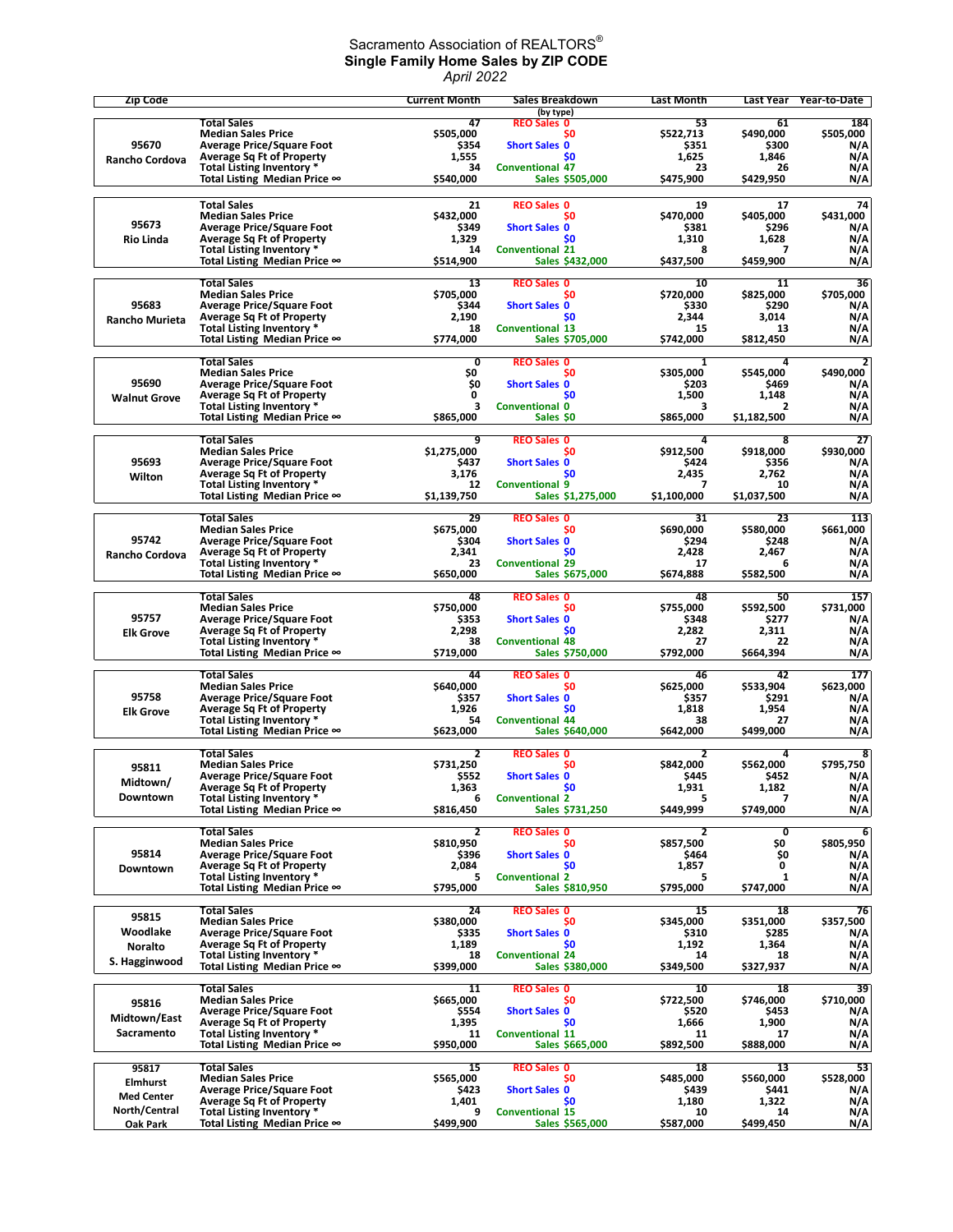## Sacramento Association of REALTORS $^\circ$ **Single Family Home Sales by ZIP CODE** *April 2022*

| Zip Code                |                                                                  | <b>Current Month</b>          | Sales Breakdown                            | <b>Last Month</b>            | Last Year          | Year-to-Date       |
|-------------------------|------------------------------------------------------------------|-------------------------------|--------------------------------------------|------------------------------|--------------------|--------------------|
|                         | <b>Total Sales</b>                                               | 21                            | (by type)<br><b>REO Sales 0</b>            | 22                           | 19                 | 73                 |
| 95818                   | <b>Median Sales Price</b>                                        | \$740,000                     | S0                                         | \$835,000                    | \$645,000          | \$775,000          |
| <b>Land Park</b>        | <b>Average Price/Square Foot</b>                                 | \$539                         | <b>Short Sales 0</b>                       | \$562                        | \$515              | N/A                |
| <b>Curtis Park</b>      | <b>Average Sq Ft of Property</b><br>Total Listing Inventory *    | 1,621<br>25                   | \$O<br><b>Conventional 21</b>              | 1,750<br>16                  | 1,367<br>22        | N/A<br>N/A         |
|                         | Total Listing Median Price ∞                                     | \$825,000                     | Sales \$740,000                            | \$699,000                    | \$677,500          | N/A                |
|                         | <b>Total Sales</b>                                               | 24                            | <b>REO Sales 0</b>                         | 25                           | 36                 | 88                 |
|                         | <b>Median Sales Price</b>                                        | \$805,000                     | \$0                                        | \$810,000                    | \$819,000          | \$775,000          |
| 95819                   | <b>Average Price/Square Foot</b>                                 | \$586                         | <b>Short Sales 0</b>                       | \$573                        | \$490              | N/A                |
| <b>East Sacramento</b>  | <b>Average Sq Ft of Property</b><br>Total Listing Inventory *    | 1,604<br>13                   | S <sub>0</sub><br><b>Conventional 24</b>   | 1,650<br>11                  | 1,848<br>30        | N/A<br>N/A         |
|                         | Total Listing Median Price ∞                                     | \$799,000                     | Sales \$805,000                            | \$722,450                    | \$719,950          | N/A                |
|                         | <b>Total Sales</b>                                               | 43                            | <b>REO Sales 0</b>                         | 44                           | 47                 | 155                |
| 95820                   | <b>Median Sales Price</b>                                        | \$445,000                     | SO.                                        | \$420,375                    | \$385,000          | \$425,000          |
| <b>Tahoe Park</b>       | <b>Average Price/Square Foot</b>                                 | \$378                         | <b>Short Sales 0</b>                       | \$392                        | \$356              | N/A                |
| <b>Colonial Village</b> | <b>Average Sq Ft of Property</b><br>Total Listing Inventory *    | 1,224<br>33                   | \$O<br><b>Conventional 43</b>              | 1,172<br>26                  | 1,177<br>31        | N/A<br>N/A         |
| S. Oak Park             | Total Listing Median Price ∞                                     | \$399,999                     | Sales \$445,000                            | \$426,000                    | \$399,000          | N/A                |
|                         | <b>Total Sales</b>                                               | 22                            | <b>REO Sales 0</b>                         | 24                           | 26                 | 88                 |
|                         | <b>Median Sales Price</b>                                        | \$525,000                     | \$0                                        | \$525,000                    | \$452,500          | \$517,000          |
| 95821                   | <b>Average Price/Square Foot</b>                                 | \$334                         | <b>Short Sales 0</b>                       | \$356                        | \$323              | N/A                |
| N. Arden Arcade         | <b>Average Sq Ft of Property</b><br>Total Listing Inventory *    | 1,683<br>27                   | \$0<br><b>Conventional 22</b>              | 1,625<br>12                  | 1,561<br>20        | N/A<br>N/A         |
|                         | Total Listing Median Price $\infty$                              | \$549,000                     | Sales \$525,000                            | \$587,000                    | \$482,500          | N/A                |
|                         | <b>Total Sales</b>                                               |                               | <b>REO Sales 0</b>                         | $\overline{37}$              |                    |                    |
| 95822                   | <b>Median Sales Price</b>                                        | 43<br>\$455,000               | \$0                                        | \$460,000                    | 40<br>\$399,000    | 156<br>\$452,500   |
| S. Land Park            | <b>Average Price/Square Foot</b>                                 | \$399                         | <b>Short Sales 0</b>                       | \$356                        | \$339              | N/A                |
| <b>Hollywood Park</b>   | <b>Average Sq Ft of Property</b><br>Total Listing Inventory *    | 1,287<br>30                   | S <sub>0</sub><br><b>Conventional 43</b>   | 1,399<br>20                  | 1,471<br>23        | N/A<br>N/A         |
| Golf Course Terr.       | Total Listing Median Price ∞                                     | \$449,950                     | Sales \$455,000                            | \$486,000                    | \$389,000          | N/A                |
|                         |                                                                  |                               |                                            |                              |                    |                    |
| 95823                   | <b>Total Sales</b><br><b>Median Sales Price</b>                  | 46<br>\$465,000               | <b>REO Sales 0</b><br>S0                   | 38<br>\$458,000              | 43<br>\$385,000    | 156<br>\$454,000   |
| S. Sacramento           | <b>Average Price/Square Foot</b>                                 | \$343                         | <b>Short Sales 0</b>                       | \$321                        | \$273              | N/A                |
| Parkway                 | <b>Average Sq Ft of Property</b>                                 | 1,379<br>30                   | \$0                                        | 1,490                        | 1,467<br>27        | N/A                |
| <b>Valley Hi</b>        | Total Listing Inventory *<br>Total Listing Median Price ∞        | \$472,400                     | <b>Conventional 46</b><br>Sales \$465,000  | 20<br>\$475,000              | \$382,500          | N/A<br>N/A         |
|                         |                                                                  |                               |                                            |                              |                    |                    |
| 95824                   | <b>Total Sales</b><br><b>Median Sales Price</b>                  | 19<br>\$400,000               | <b>REO Sales 0</b><br>\$0                  | 17<br>\$370,000              | 15<br>\$337,250    | 64<br>\$376,000    |
| S. City Farms           | <b>Average Price/Square Foot</b>                                 | \$343                         | <b>Short Sales 0</b>                       | \$344                        | \$308              | N/A                |
| <b>Fruitridge Manor</b> | <b>Average Sq Ft of Property</b>                                 | 1,189                         | S <sub>0</sub>                             | 1,133                        | 1,171              | N/A                |
| Avondale                | Total Listing Inventory *<br>Total Listing Median Price ∞        | 21<br>\$385,000               | <b>Conventional 19</b><br>Sales \$400,000  | 15<br>\$399,500              | 13<br>\$329,000    | N/A<br>N/A         |
|                         |                                                                  |                               |                                            |                              |                    |                    |
| 95825                   | <b>Total Sales</b><br><b>Median Sales Price</b>                  | 12<br>\$492,544               | <b>REO Sales 0</b><br>SO.                  | 12<br>\$540,750              | 15<br>\$355,000    | 38<br>\$489,950    |
| S. Arden Arcade         | <b>Average Price/Square Foot</b>                                 | \$340                         | <b>Short Sales 0</b>                       | \$359                        | \$340              | N/A                |
| Sierra Oaks             | <b>Average Sq Ft of Property</b>                                 | 1.498                         | \$0                                        | 1,527                        | 1,132              | N/A                |
| <b>Campus Commons</b>   | Total Listing Inventory *<br>Total Listing Median Price ∞        | 7<br>\$449,900                | <b>Conventional 12</b><br>Sales \$492,544  | 10<br>\$447,500              | 14<br>\$458,500    | N/A<br>N/A         |
|                         |                                                                  |                               |                                            |                              |                    |                    |
| 95826                   | <b>Total Sales</b><br><b>Median Sales Price</b>                  | 36<br>\$517,500               | <b>REO Sales 1</b><br>\$450,000            | 28<br>\$530,500              | 40<br>\$460,000    | 122<br>\$510,500   |
| <b>College Glen</b>     | <b>Average Price/Square Foot</b>                                 | \$379                         | <b>Short Sales 0</b>                       | \$368                        | \$316              | N/A                |
| La Riviera              | <b>Average Sq Ft of Property</b>                                 | 1,421                         | \$0                                        | 1,495                        | 1,491              | N/A                |
| Rosemont                | Total Listing Inventory *<br>Total Listing Median Price ∞        | 19<br>\$530,000               | <b>Conventional 35</b><br>Sales \$520,000  | 22<br>\$482,800              | 12<br>\$462,500    | N/A<br>N/A         |
|                         |                                                                  |                               |                                            |                              |                    |                    |
|                         | <b>Total Sales</b><br><b>Median Sales Price</b>                  | 22                            | <b>REO Sales 0</b>                         | $\overline{20}$<br>\$478.500 | 20                 | 77                 |
| 95827                   | <b>Average Price/Square Foot</b>                                 | \$515,000<br>\$358            | \$0<br><b>Short Sales 0</b>                | \$357                        | \$426,250<br>\$312 | \$495,000<br>N/A   |
| Lincoln Village         | <b>Average Sq Ft of Property</b>                                 | 1,471                         | <b>SO</b>                                  | 1,415                        | 1,413              | N/A                |
|                         | Total Listing Inventory *<br>Total Listing Median Price ∞        | 9<br>\$514,000                | <b>Conventional 22</b><br>Sales \$515,000  | 9<br>\$429,500               | 13<br>\$424,900    | N/A<br>N/A         |
|                         |                                                                  |                               |                                            |                              |                    |                    |
|                         | <b>Total Sales</b><br><b>Median Sales Price</b>                  | 33<br>\$490,000               | <b>REO Sales 0</b>                         | 34<br>\$489,500              | 41<br>\$404,500    | 142<br>\$470,004   |
| 95828                   | <b>Average Price/Square Foot</b>                                 | \$342                         | S0<br><b>Short Sales 0</b>                 | \$338                        | \$262              | N/A                |
| Florin                  | <b>Average Sq Ft of Property</b>                                 | 1,535                         | \$O                                        | 1,487                        | 1,635              | N/A                |
|                         | Total Listing Inventory *<br>Total Listing Median Price ∞        | 50<br>\$459,900               | <b>Conventional 33</b><br>Sales \$490,000  | 41<br>\$450,000              | 31<br>\$429,000    | N/A<br>N/A         |
|                         |                                                                  |                               |                                            |                              |                    |                    |
|                         | <b>Total Sales</b><br><b>Median Sales Price</b>                  | 32                            | <b>REO Sales 0</b><br>\$0                  | 35                           | 26                 | 124                |
| 95829                   | <b>Average Price/Square Foot</b>                                 | \$577,500<br>\$365            | <b>Short Sales 0</b>                       | \$630,000<br>\$342           | \$545,000<br>\$305 | \$597,745<br>N/A   |
| Vineyard                | <b>Average Sq Ft of Property</b>                                 | 1,839                         | \$0                                        | 2,061                        | 2,112              | N/A                |
|                         | Total Listing Inventory *<br>Total Listing Median Price ∞        | 25<br>\$625,000               | <b>Conventional 32</b><br>Sales \$577,500  | 30<br>\$637,000              | 13<br>\$626,500    | N/A<br>N/A         |
|                         |                                                                  |                               |                                            |                              |                    |                    |
|                         | <b>Total Sales</b><br><b>Median Sales Price</b>                  | 1                             | <b>REO Sales 0</b>                         | 0                            | $\mathbf{1}$       | $\overline{2}$     |
| 95830                   | <b>Average Price/Square Foot</b>                                 | \$1,275,000<br>\$397          | Ş0<br><b>Short Sales 0</b>                 | Ş0<br>\$0                    | \$750,000<br>\$272 | \$1,087,500<br>N/A |
| <b>East Florin Road</b> | <b>Average Sq Ft of Property</b>                                 | 3,208                         | \$O                                        | 0                            | 2,753              | N/A                |
|                         | <b>Total Listing Inventory *</b><br>Total Listing Median Price ∞ | $\overline{2}$<br>\$1,324,500 | <b>Conventional 1</b><br>Sales \$1,275,000 | 3<br>\$1,599,900             | 0<br>\$0           | N/A<br>N/A         |
|                         |                                                                  |                               |                                            |                              |                    |                    |